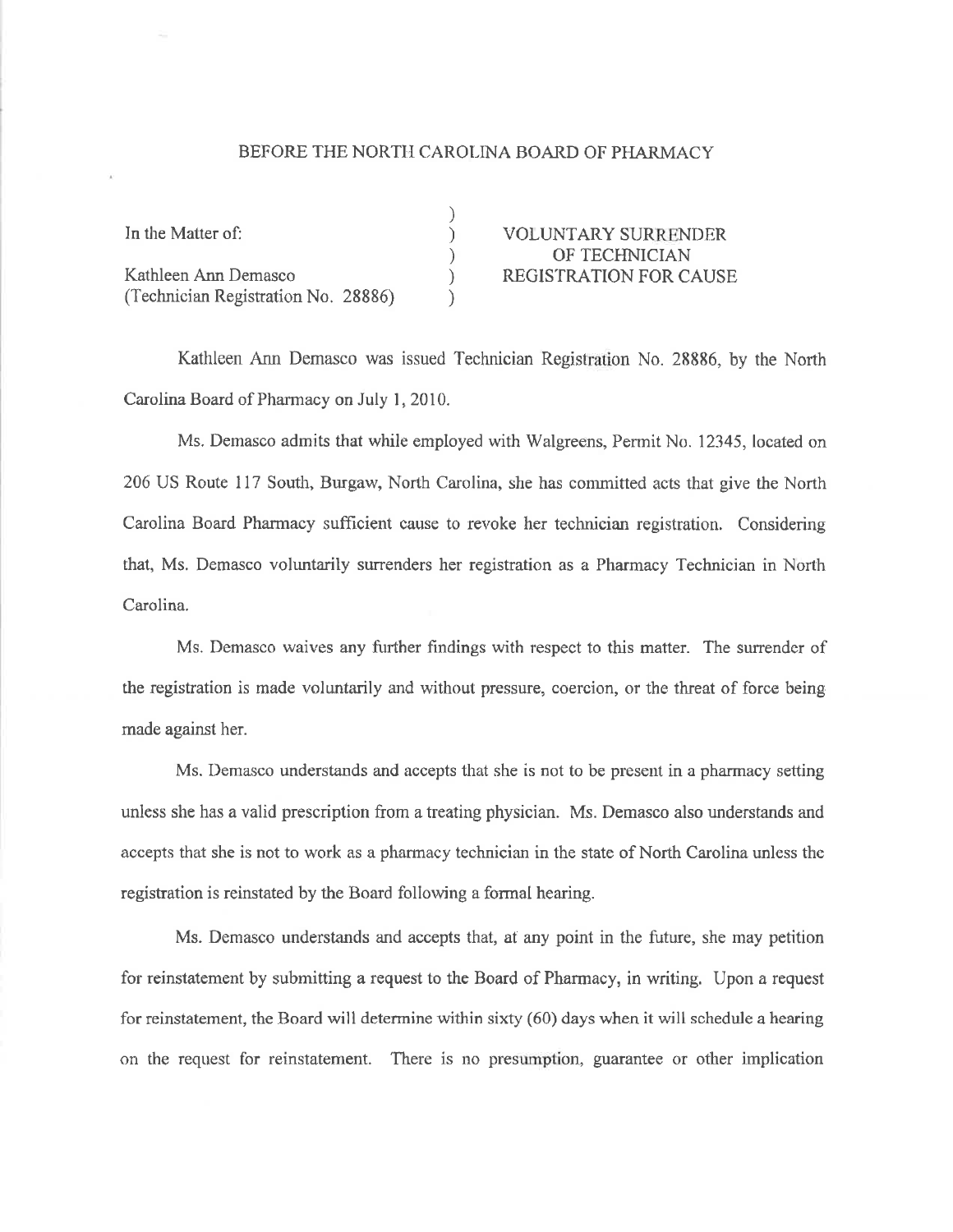intended within this document that the Board will reinstate the registration. The decision will be made by the Board based on consideration of all available evidence presented at a formal hearing before the Board. The registration will not be returned until and unless the Board issues a reinstatement order after any formal hearing.

This the  $\frac{10}{\text{day of } \text{March}}$ , 2016.

Karley Dana Co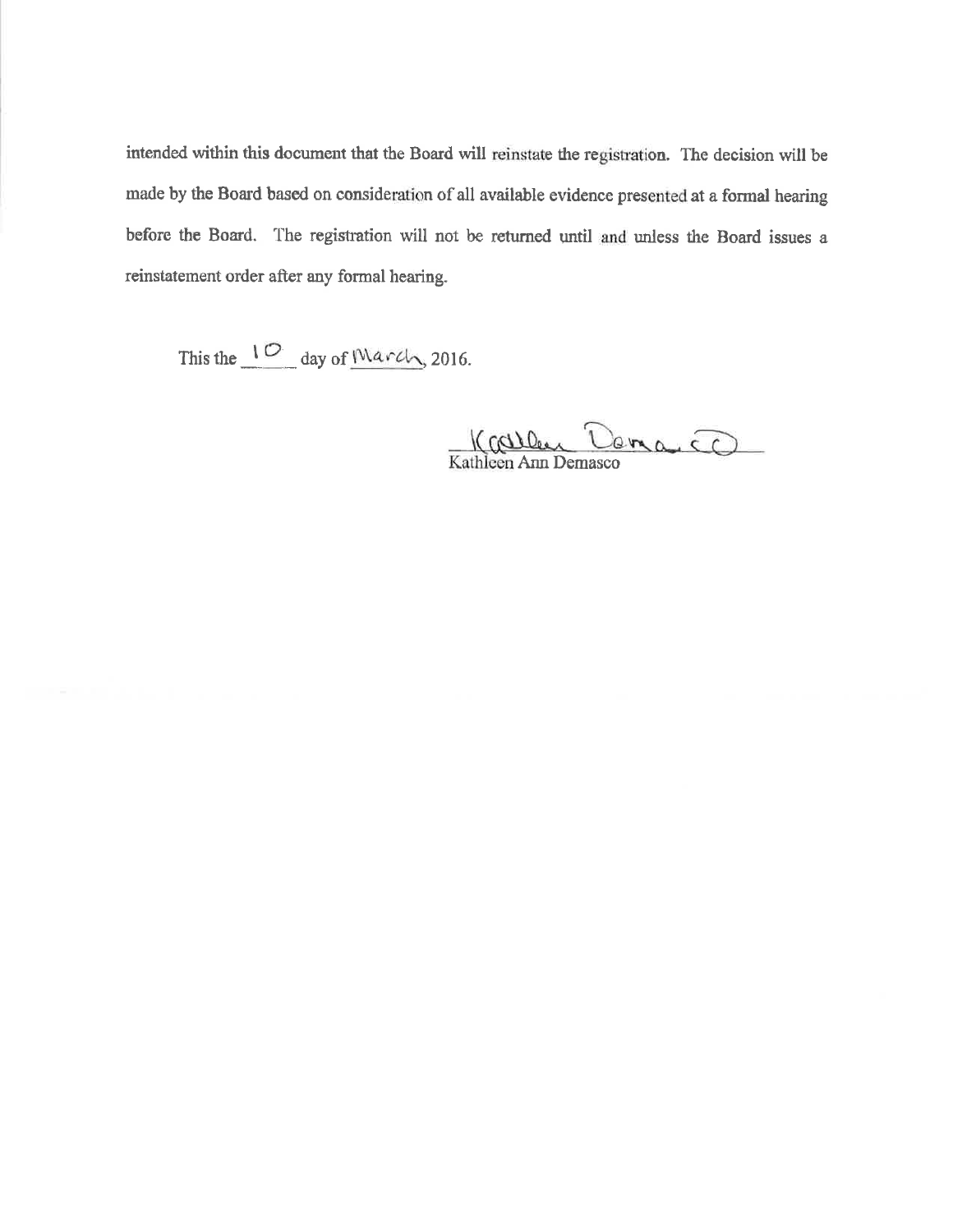## **CERTIFICATE OF SERVICE**

The undersigned hereby certifies that on the  $\overline{O}$  day of  $\overline{\text{Map}}$ , 2016 a copy of this Voluntary Surrender, Registration No. 28886, was served upon Respondent Kathleen Ann Demasco.

Cient

Maria Fabiano Investigator NC Board of Pharmacy